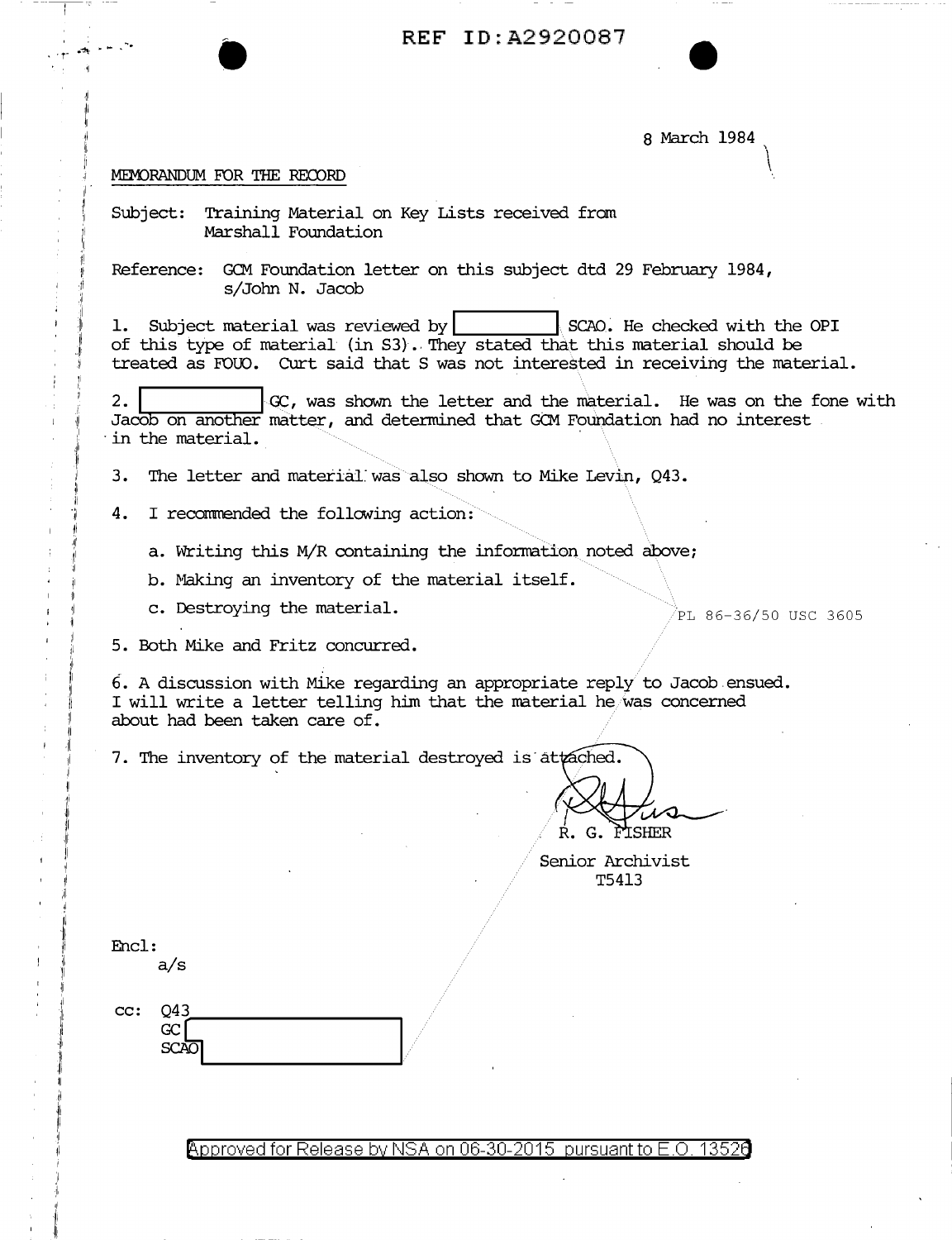## **REF** ID:A2920087

 $\Delta \sim 10^4$ 

## $\blacksquare$  INVENTORY OF MATERIAL RECEIVED  $\blacksquare\blacksquare\lozenge\blacksquare$ FROM GCM FOUNDATION  $\bar{z}$

| Copies         |           | Title in the set of the set of the set of the set of the set of the set of the set of the set of the set of th                | Classification/Marking |
|----------------|-----------|-------------------------------------------------------------------------------------------------------------------------------|------------------------|
| ı              |           | KSA 101 A SAMPLE-BAMBOO TREE<br>AUTHENTICATION SYSTEM (U)                                                                     | <b>FOUO</b>            |
| 1              |           | KSP 31 A SAMPLE-LITERAL ONE-TIME PAD<br>FOR DIANA CRYPTOSYSTEM (U) ENCIPHER                                                   | <b>FOUO</b>            |
| ľ              | KSP 38 A  | SAMPLE-LITERAL/DIGITAL ONE-TIME PAD<br>FOR CYNTHIA CRYPTOSYSTEM (U) DECIPHER                                                  | <b>FOUO</b>            |
| 2              |           | KSC 1100 D SAMPLE-TACTICAL NUMERAL CIPHER/<br>AUTHENTICATION SYSTEM (Q TYPE) (U)<br>for DAYs 01, 16 and 17                    | <b>FOUO</b>            |
| $\overline{a}$ | NSL 3 A   | 14TH ACR BREVITY LIST<br>Pages $1-8$                                                                                          | <b>FOUO</b>            |
| 1              |           | KCS 271 A SAMPLE-PERSONNEL DAILY SUMMARY<br>$CIPHER$ (U)                                                                      | <b>FOUO</b>            |
| $1$ k $-$      | KSP 15 A  | SAMPLE-NUMERICAL ONE-TIME PAD<br>FOR CALYPSO CRYPTOSYSTEM (U) DECIPHER                                                        | FOUO                   |
| ı              | KSP 17 A  | SAMPLE-LITERAL ONE-TIME PAD<br>FOR DIANA CRYPTOSYSTEM (U) DECIPHER                                                            | <b>FOUO</b>            |
| 1              | KSP 18 B  | SAMPLE-NUMERICAL ONE-TIME PAD<br>FOR CALYPSO CRYPTOSYSTEM (U) ENCIPHER                                                        | <b>FOUO</b>            |
| ı              |           | KSP 37 A SAMPLE-MEDEA ONE-TIME PAD (U) ENCIPHER                                                                               | <b>FOUO</b>            |
| 1              | KSP 21 A  | SAMPLE-AEC DIGITAL ONE-TIME PAD (U)                                                                                           | <b>FOUO</b>            |
| 1              | KSA 450 D | SAMPLE-TACTICAL AUTHENTICATION<br>SYSTEM (B TYPE) (U)<br>DAYs 02, 15, 16, 18 and 31                                           | <b>FOUO</b>            |
| $\mathbf{I}$   | KAL 55 B  | Pictoral display of base and rotatable<br>disc                                                                                | <b>FOUO</b>            |
| $\mathbf{1}$   | KLI-12    | Pictoral display of "Holder and Grille"                                                                                       | <b>FOUO</b>            |
| 1              |           | KSA 230 A SAMPLE-TRITON WORLDWIDE<br>AUTHENTICATION SYSTEM (U)<br>4 pages                                                     | <b>FOUO</b>            |
| ı              |           | KSA 252 B SAMPLE-COMMAND AUTHENTICATION<br>SYSTEM-AIR FORCE (U)<br>8 pages.                                                   | <b>FOUO</b>            |
| ı              | KSC 62 A  | SAMPLE-FAR EAST AREA<br>OPERATIONS CODE (U) 32 pages                                                                          | <b>FOUO</b>            |
| $\mathbf{1}$   |           | KSC 103 A SAMPLE-AIR FORCE EASTERN TEST<br>RANGE/SPACE AND MISSILE TEST<br>CENTER MISSILE TEST SUPPORT<br>$CODE$ (U) 16 pages | <b>FOUO</b>            |